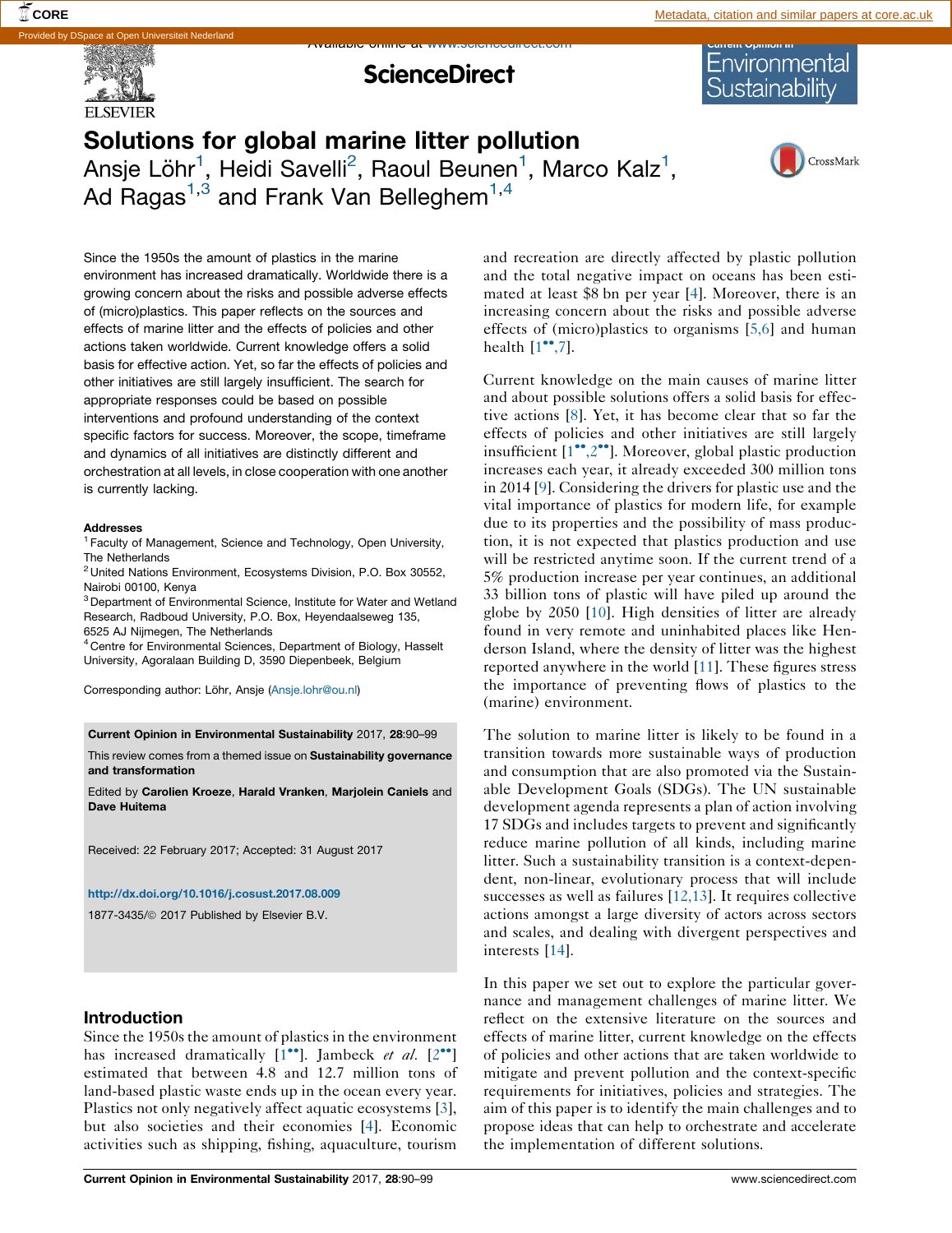# Marine litter

Marine litter (also called marine debris) is waste created by humans that has been discharged into coastal or marine environments, resulting from activities on land or at sea [[15](#page-7-0)]. The majority of marine litter consists of plastics [\[1\]](#page-7-0). Plastics are generally divided into macroplastics and the smaller microplastics; the plastic particles <5 mm in diameter including nanoplastics [\[1](#page-7-0)]. Common smaller macroplastic parts (<2.5 cm) can originate from direct and indirect sources such as lost bottle caps or plastic fragments; common macroplastics, smaller than 1 m, originating from rivers or maritime sources such as plastic bags, food and other packaging, fishing floats, buoys, balloons and macroplastics larger than 1 m from fishing activities or catastrophic events such as abandoned fishing nets and traps, rope, boat hulls and plastic films from agriculture  $[16<sup>•</sup>$ . [There](#page-7-0) are two types of microplastics; primary microplastics that have been made intentionally (such as pellets or microbeads) and secondary microplastics that are fragmented parts of larger objects  $[16$ <sup>\*\*</sup>].

Sources and pathways of marine litter are diverse and exact quantities and routes are not fully known. There is, however, a lot of research that aims to determine the exact quantities and types of plastic litter and pathways in the environment  $[2^{\bullet\bullet}, 11, 17-20]$ . Most of the plastic in our oceans originates from land-based sources  $[1^{\bullet\bullet},21]$  $[1^{\bullet\bullet},21]$  $[1^{\bullet\bullet},21]$ . A study by Jambeck *et al.*  $[2^{\bullet\bullet}]$  [revealed](#page-7-0) that developing economies are the most polluting. The study also showed that 83% of the 4.8–12.7 million tons of land-based plastic waste that ends up in the ocean from the 192 coastal countries originates from 20 countries (China, Indonesia, the Philippines, Vietnam, Sri Lanka, Thailand, Egypt, Malaysia, Nigeria, Bangladesh, South Africa, India, Algeria, Turkey, Pakistan, Brazil, Burma, Morocco, North Korea and the United States). Total annual waste generation was mainly determined by population size, hence the large populations of the 'leading countries' on the list. The amount of plastic waste eventually ending up in the ocean was mainly determined by the percentage of mismanaged waste. A study by Lebreton et al. [\[17\]](#page-7-0) estimated that between 1.15 and 2.41 million tons of plastic waste flows from rivers into the ocean annually, likewise the main drivers were population density, mismanaged plastic waste and production per country. The top 20 of polluting rivers were mostly located in Asia, and accounted for 67% of the global total (Yangtze, Xi, Huangpu, Dong, Zhuijang, Hanjiang in China; Brantas, Solo, Serayu and Progo in Indonesia; Pasig in the Philippines; Irrawaddy in Myanmar; Imo in Nigeria; Magdalena in Columbia; Tamsai in Taiwan; Kwa Ibio in Nigeria; the Ganges in India/Bangladesh; Cross in Nigeria/Cameroon; Amazon in Brazil/Peru/ Columbia and Ecuador and the Mekong in Thailand/ Cambodia/Laos/China/Myanmar and Vietnam).

# Global efforts to support marine litter actions

Currently, there are several global efforts aiming at action for reducing and preventing marine litter and for mitigating its impacts. These include worldwide initiatives, for example, by the Global Partnership on Marine Litter (GPML), the Honolulu Strategy [[15](#page-7-0)] and the G7 countries [[22\]](#page-7-0). GPML is a voluntary multi-stakeholder coordination mechanism which brings together policymakers, civil society actors, the scientific community and the private sector to discuss solutions and catalyze actions. The Honolulu Strategy [[23\]](#page-8-0) is a planning framework for the prevention and management of marine litter and an effort to reduce the ecological, human health, and economic impacts of marine litter globally. It has a set of three specific goals to reduce marine litter and linked to each goal is a cohesive set of strategies: Goal A: reduced amount and impact of land-based litter and solid waste introduced into the marine environment; Goal B: reduced amount and impact of sea-based sources of marine debris including solid waste, lost cargo, abandoned, lost or discarded fishing gears (ALDFG), and abandoned vessels introduced into the sea; and Goal C: reduced amount and impact of accumulated marine debris on shorelines, in benthic habitats, and in pelagic waters. At the 2015 G7 summit the protection of the Marine Environment was high on the agenda too and it was acknowledged that marine litter, in particular plastic litter, poses a global threat.

More and more countries are taking action against marine litter and during the 2016 United Nations Environment Assembly (UNEA-2) [[24\]](#page-8-0) countries unanimously adopted a stand-alone resolution on marine litter. The resolution acknowledged marine plastic and microplastic as a rapidly increasing, serious problem of global concern that urgently needs a global response. The resolution signals countries' continued willingness to put marine plastic pollution high on the environmental policy agenda. In order to keep it also high on national agendas, pollution will be the focus of the 2017 UN Environment Assembly in December.

Four of the SDGs have targets relevant to marine plastic pollution ([Table](#page-2-0) 1). These targets deal with untreated wastewater, waste management in sustainable cities, management of waste throughout their life cycle — with focus on prevention, reduction, recycling and reuse and sustainable management of oceans.

At the June 2017 United Nations Conference to Support the Implementation of Sustainable Development Goal 14 of the 2030 Agenda affirmed a strong commitment to conserve and use our oceans, seas and marine resources for sustainable development. To increase global action leadership and commitment by government at all levels is needed.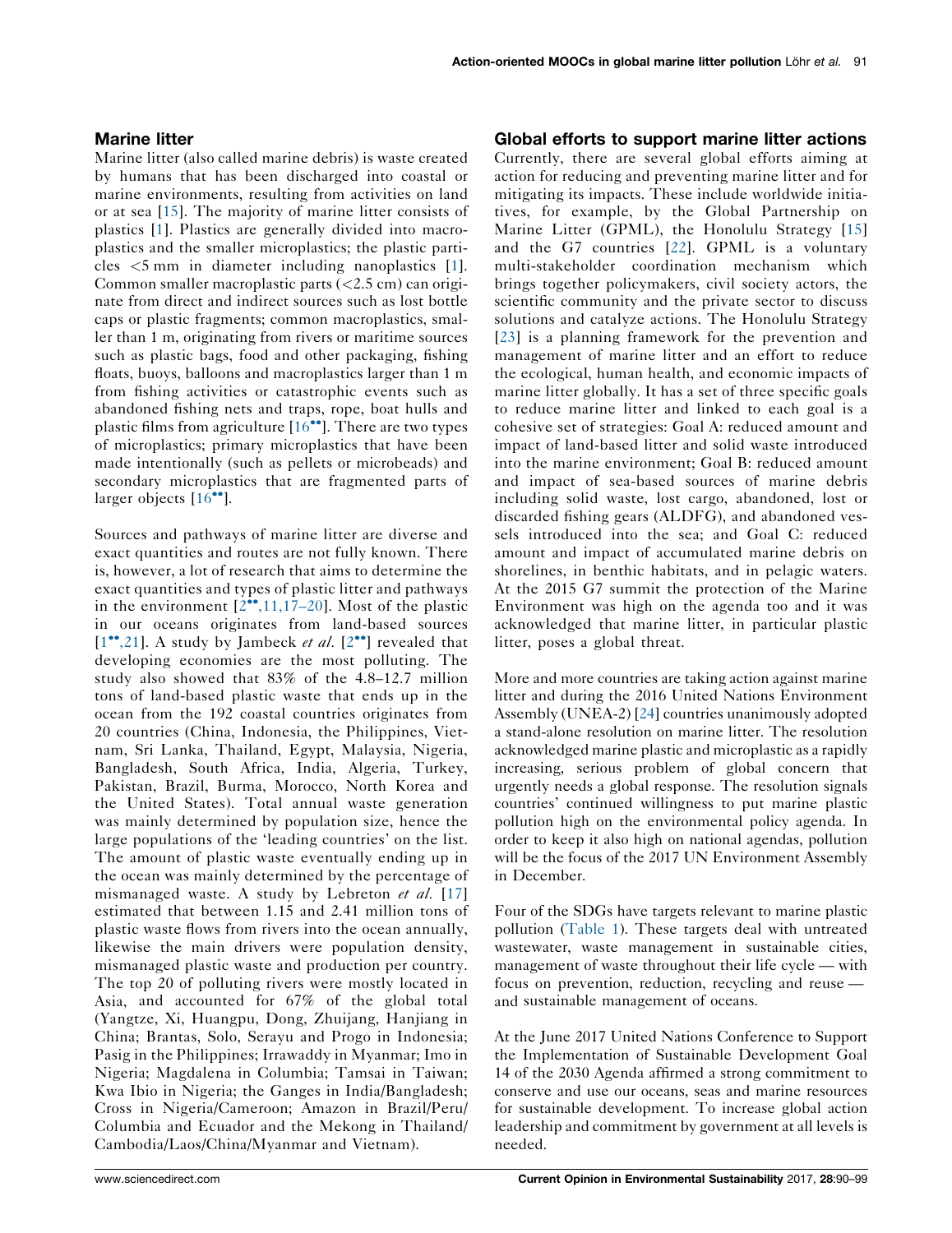<span id="page-2-0"></span>

| `able |  |
|-------|--|
|-------|--|

| Sustainable Development Goals related to marine litter (based on [25,26°,27])<br>Sustainable development goal (SDG)             | SDG target related to marine litter                                                                                                                                                                                                                                                                                                                                                                                                                                                                                                                                                                                                                             |
|---------------------------------------------------------------------------------------------------------------------------------|-----------------------------------------------------------------------------------------------------------------------------------------------------------------------------------------------------------------------------------------------------------------------------------------------------------------------------------------------------------------------------------------------------------------------------------------------------------------------------------------------------------------------------------------------------------------------------------------------------------------------------------------------------------------|
| SDG 6 Clean water and sanitation                                                                                                | Target 6.3: focus on untreated wastewater                                                                                                                                                                                                                                                                                                                                                                                                                                                                                                                                                                                                                       |
| • Ensure availability and sustainable management of<br>water and sanitation for all.                                            | By 2030, improve water quality by reducing pollution, eliminating dumping and<br>minimizing release of hazardous chemicals and materials, halving the<br>proportion of untreated wastewater and substantially increasing recycling and<br>safe reuse globally.                                                                                                                                                                                                                                                                                                                                                                                                  |
| SDG 11 Sustainable cities and communities                                                                                       | Target 11.6: focus on municipal and other waste management                                                                                                                                                                                                                                                                                                                                                                                                                                                                                                                                                                                                      |
| • Make cities and human settlements inclusive, safe,<br>resilient and sustainable.                                              | By 2030, reduce the adverse per capita environmental impact of cities, by<br>paying special attention to air quality and municipal and other waste<br>management.                                                                                                                                                                                                                                                                                                                                                                                                                                                                                               |
| SDG 12 Responsible consumption and production<br>• Ensure sustainable consumption and production patterns.                      | Target 12.4: focus on environmentally sound management of chemicals and all<br>wastes throughout their life cycle                                                                                                                                                                                                                                                                                                                                                                                                                                                                                                                                               |
|                                                                                                                                 | By 2020, achieve the environmentally sound management of chemicals and all<br>wastes throughout their life cycle, in accordance with agreed international<br>frameworks, and significantly reduce their release to air, water and soil in order<br>to minimize their adverse impacts on human health and the environment.<br>Target 12.5: focus on waste generation reduction through prevention,<br>reduction, recycling and reuse<br>By 2030, substantially reduce waste generation through prevention, reduction,<br>recycling and reuse.                                                                                                                    |
| SDG 14 Life below water<br>• Conserve and sustainably use the oceans, seas and<br>marine resources for sustainable development. | Target 14.1: focus on waste generation reduction<br>By 2025, prevent and significantly reduce marine pollution of all kinds, in<br>particular from land-based activities, including marine debris and nutrient<br>pollution.                                                                                                                                                                                                                                                                                                                                                                                                                                    |
|                                                                                                                                 | Target 14.2: focus on sustainable management<br>By 2020, sustainably manage and protect marine and coastal ecosystems to<br>avoid significant adverse impacts, by strengthening their resilience, and take<br>action for their restoration in order to achieve healthy and productive oceans.<br>14.c conservation and sustainable use of oceans<br>Enhance the conservation and sustainable use of oceans and their resources<br>by implementing international law as reflected in UNCLOS, which provides the<br>legal framework for the conservation and sustainable use of oceans and their<br>resources as recalled in paragraph 158 of The Future We Want. |

### Prevailing global marine litter solutions

We here use the Driver-Pressure-State-Impact-Response framework [[28\]](#page-8-0) to structure the insights from the literature on the main global marine litter problems [\(Table](#page-3-0) 2). DPSIR is a useful adaptive management tool to analyze environmental problems and to map potential responses [29 ]. [Moreover,](#page-8-0) it can be a tool to initiate solutions focusing on sustainable development, hence the SDGs [29<sup>\*</sup>]. Both [short-term](#page-8-0) and long-term solutions are included and links are made to the specific SDGs. A lot of different ways are used in the literature to structure marine litter problems. [Table](#page-3-0) 2 structures the main global marine litter problems based on their source.

Studies have shown that in case waste management does not improve profoundly in the coming years, by 2025 the amount of plastic waste entering the ocean from land is predicted to increase by an order of magnitude  $[2^{\bullet\bullet}].$  $[2^{\bullet\bullet}].$ Many countries, therefore, focus on the improvement of waste management infrastructure at critical locations [\(Table](#page-3-0) 2). Jambeck *et al.*  $[2^{\bullet}]$  [mentioned](#page-7-0) that waste management must be improved by 85% in the top 35% countries of mismanaged plastic waste to achieve a 75% reduction. However, improving waste management infrastructure would require substantial investments (and

time), especially in low and middle income countries. The main focus in these countries is on improving solid waste collection and management. Indonesia, for example, has set ambitious targets at the 2017 World Ocean Summit to reduce plastic waste in 25 coastal cities and reduce marine litter by 70% by 2025 [[30\]](#page-8-0).

Land-based microplastics are of global concern too and sources are diverse. Primary microplastics such as microbeads used in personal care and cosmetic products (PCCPs) are a significant direct source to the environment, especially if there is no wastewater treatment in place [[31\]](#page-8-0). Secondary microplastics have diverse sources like fragmented packaging or mechanical abrasion of tyres that wash into sewers or surface waters. Microplastics concentrations vary with proximity to sources and can in general be better managed in freshwater systems than in marine systems [\[21](#page-7-0)]. Input of microplastics to oceans via rivers can be decreased by wastewater treatment plants capable of capturing microplastics. These are quite common in developed countries but absent in many developing countries  $[1^{\bullet\bullet},32]$  $[1^{\bullet\bullet},32]$ .

Sources of sea-based macroplastics are dominated by the fisheries sectors (abandoned, lost or otherwise discarded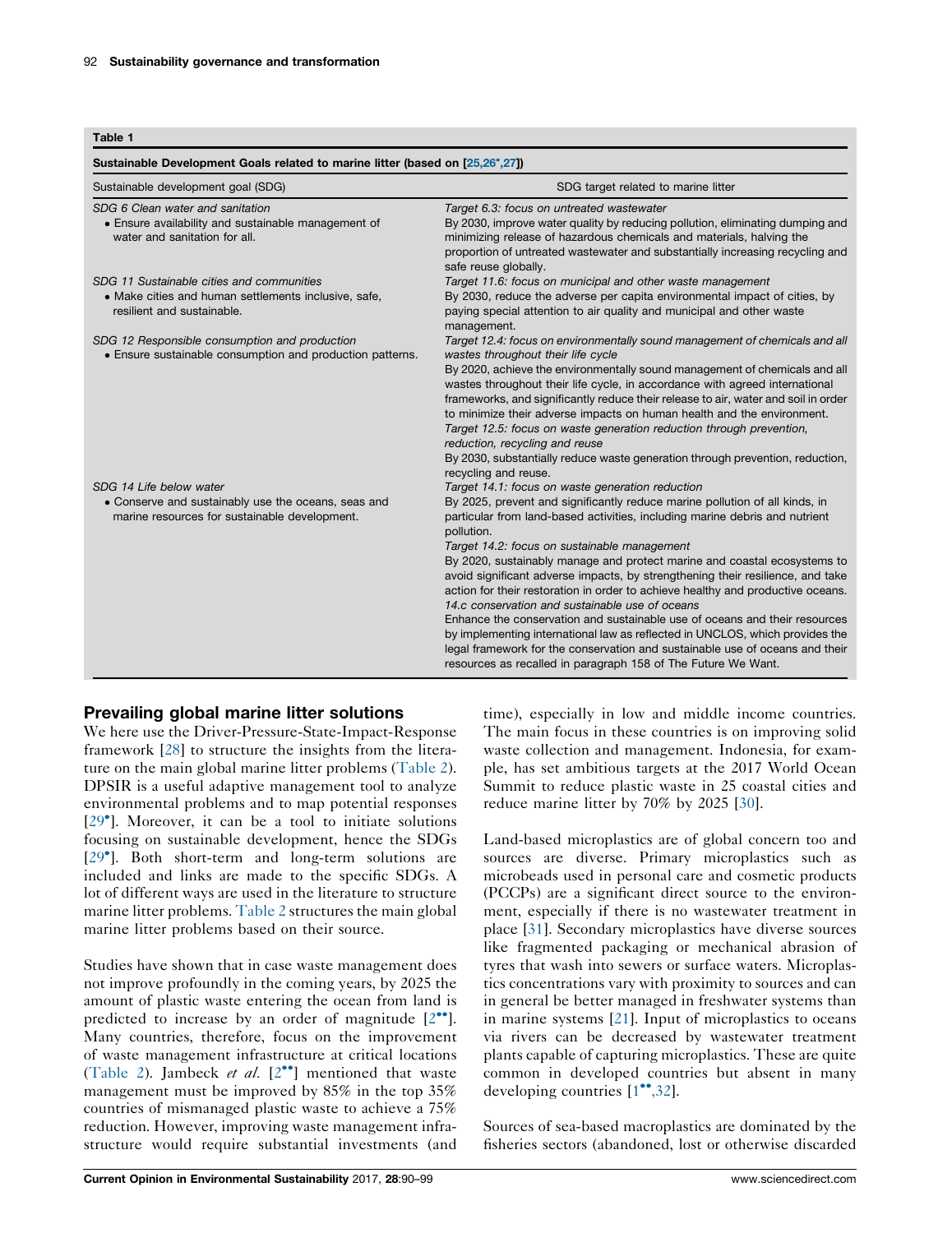#### <span id="page-3-0"></span>Table 2

Main global marine litter problems structured according to the DPSIR framework; including some examples of common measures and main geographical focus areas (explanation of the SDGs is given in [Table](#page-2-0) 1)

| <b>Drivers</b>                                       | <b>Pressures</b>                                                                                                                   | <b>State</b>                                                                                                                                                                                                                                                                                                                                                                                                    | Impact                                                                                                                                                                                                                                          | Responses                                                                                                                                                                                                                                                                                                                                                                                                                                                                                                                                                                                                                                                                                                                                 | Main geographical areas                                                                                                                                                                                                                                                              |
|------------------------------------------------------|------------------------------------------------------------------------------------------------------------------------------------|-----------------------------------------------------------------------------------------------------------------------------------------------------------------------------------------------------------------------------------------------------------------------------------------------------------------------------------------------------------------------------------------------------------------|-------------------------------------------------------------------------------------------------------------------------------------------------------------------------------------------------------------------------------------------------|-------------------------------------------------------------------------------------------------------------------------------------------------------------------------------------------------------------------------------------------------------------------------------------------------------------------------------------------------------------------------------------------------------------------------------------------------------------------------------------------------------------------------------------------------------------------------------------------------------------------------------------------------------------------------------------------------------------------------------------------|--------------------------------------------------------------------------------------------------------------------------------------------------------------------------------------------------------------------------------------------------------------------------------------|
|                                                      | Macroplastics emitted directly to the ocean from coastal zones                                                                     |                                                                                                                                                                                                                                                                                                                                                                                                                 |                                                                                                                                                                                                                                                 |                                                                                                                                                                                                                                                                                                                                                                                                                                                                                                                                                                                                                                                                                                                                           |                                                                                                                                                                                                                                                                                      |
| Use of plastic, in particular in<br>coastal regions. | 4.8-12.7 million tons of land-<br>based plastic waste ends up<br>in the ocean each year $[2^{\bullet\bullet}]$ .                   | Exact amount of plastics in<br>ocean unknown; Few studies<br>available $[1^{\bullet\bullet}]$ ; >100 million<br>debris items in 12 Regional<br>Seas [33]; possibly 51 trillion<br>particles floating on the<br>surface of the ocean [19];<br>South Pacific gyre average<br>abundance and mass<br>approximately 27 thousand<br>particles per km <sup>2</sup> and<br>71 g km <sup>2</sup> , respectively $[38]$ . | Global environmental impact<br>on aquatic ecosystems such<br>as entanglement or starvation<br>of marine species; spreading<br>of diseases (vector);<br>economic impacts on tourism<br>through littered shores or<br>blocked waterways [1*,4-7]. | <b>Short-term solutions:</b><br>improve waste management;<br>source oriented (for example<br>solid waste collection, good<br>landfill management,<br>recycling opportunities,<br>plastic bag bans); mitigation<br>and awareness raising; Beach<br>clean ups around the world<br>[20]; Large scale ocean clean<br>ups [37,39]. SDG 11.6,<br>SDG12.5, SDG 14.<br>Long-term solution: move<br>towards circular economy<br>-reduce, reuse, recycle,<br>redesign, recover - through<br>awareness raising;<br>behavioural change<br>(consumers and producers);<br>reduce single use plastic;<br>phase out non-recoverable<br>plastics; Alternative materials<br>such as biodegradable<br>plastics or textiles. SDG 12.4;<br>SDG 12.5; SDG 14.2. | Global but short-term focus<br>on Asia. Particularly low and<br>middle income countries (top<br>5: China, Indonesia,<br>Philippines, Vietnam, Sri<br>Lanka); Clean up: beaches<br>around the world; Ocean<br>Clean ups: North and South<br>Pacific gyres; 'hotspots' of<br>plastics. |
| <b>Macroplastics emitted from rivers</b>             |                                                                                                                                    |                                                                                                                                                                                                                                                                                                                                                                                                                 |                                                                                                                                                                                                                                                 |                                                                                                                                                                                                                                                                                                                                                                                                                                                                                                                                                                                                                                                                                                                                           |                                                                                                                                                                                                                                                                                      |
| Use of plastics, in particular in<br>river basins.   | 1.15-2.41 million tons of<br>plastic waste flows from rivers<br>as a result of mismanaged<br>waste/population increase<br>$[18]$ . | Exact amount of plastics in<br>ocean unknown; Few studies<br>available $[1^{\bullet\bullet}]$ ; >100 million<br>debris items in 12 Regional<br>Seas [33]; possibly 51 trillion<br>particles floating on the<br>surface of the ocean [19].                                                                                                                                                                       | Global environmental impact<br>on aquatic ecosystems such<br>as entanglement or starvation<br>of marine species; spreading<br>of diseases (vector);<br>economic impacts on tourism<br>through littered shores or<br>blocked waterways [1*,4-7]. | <b>Short-term solutions: as</b><br>above.<br>Long-term solutions: as<br>above; additional wastewater<br>treatment aiming in<br>developing countries [32].<br>SDG 6.3; SDG 14.2.                                                                                                                                                                                                                                                                                                                                                                                                                                                                                                                                                           | Global but short-term focus<br>on Asia; 67% of the top<br>20 polluting rivers located in<br>Asia [17].                                                                                                                                                                               |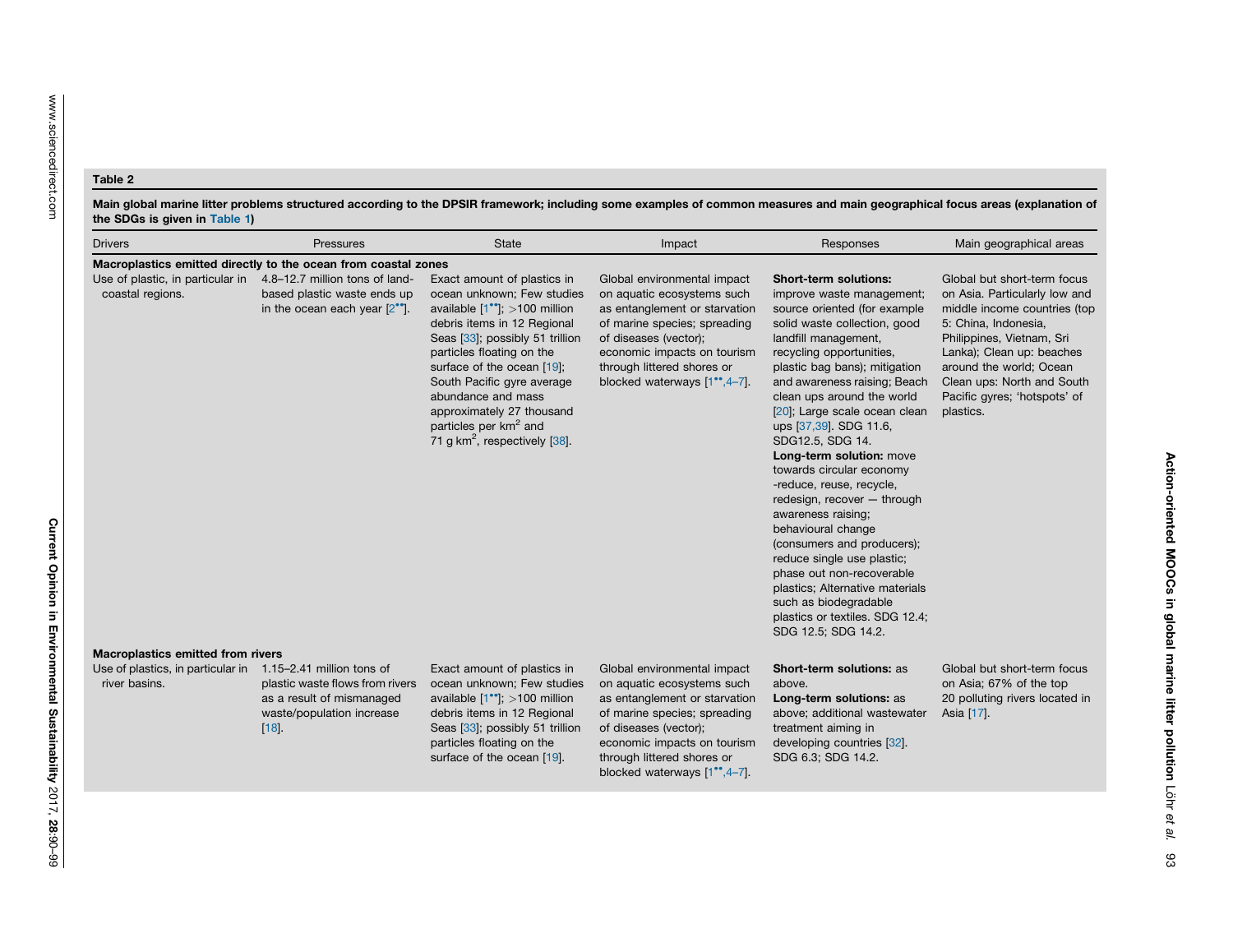| <b>Drivers</b>                                                                                                                                                                                | Pressures                                                                                            | <b>State</b>                                                                                    | Impact                                                                                                                                                                                                                            | Responses                                                                                                                                                                                                                                                                                                                                                                                                                                                                                                                          | Main geographical areas |
|-----------------------------------------------------------------------------------------------------------------------------------------------------------------------------------------------|------------------------------------------------------------------------------------------------------|-------------------------------------------------------------------------------------------------|-----------------------------------------------------------------------------------------------------------------------------------------------------------------------------------------------------------------------------------|------------------------------------------------------------------------------------------------------------------------------------------------------------------------------------------------------------------------------------------------------------------------------------------------------------------------------------------------------------------------------------------------------------------------------------------------------------------------------------------------------------------------------------|-------------------------|
|                                                                                                                                                                                               | Macroplastics from abandoned lost or otherwise discarded fishing gear                                |                                                                                                 |                                                                                                                                                                                                                                   |                                                                                                                                                                                                                                                                                                                                                                                                                                                                                                                                    |                         |
| Fishing.                                                                                                                                                                                      | Current emission not well<br>known; rough estimate<br>640 000 tons per year $[1^{\bullet\bullet}]$ . | A very rough estimation of<br>10% of global marine litter by<br>volume [34].                    | Impacts on non-target<br>species like entanglement<br>through ghost fishing and<br>habitat damage (for example<br>coral reefs) $[3,5,40,41]$<br>economic impacts through<br>depletion of commercial fish<br>and shellfish stocks. | Short-term solutions:<br>legislation ALDFG (MARPOL<br>V) now only aiming at large<br>scale vessels $(>400$ GT)<br>should also aim at smaller<br>vessels. Work on<br>implementation of port<br>reception facilities. Fishing for<br>litter/stimulate fishermen to<br>bring ALDFG to shore and<br>recycle/re-use. SDG 11.6,<br>SDG 12.5; SDG 14c.<br>Long-term solutions: target<br>at smaller vessels; work on<br>ALDFG circular economy<br>principles like better design<br>and use of materials [42,43]<br>SDG 12.4 and SDG 12.5. | Worldwide.              |
| <b>Primary microplastics</b><br>Use of primary microplastics;<br>production pellets or<br>microbeads used in PCCPs,<br>or industrial abrasives both<br>on land and at sea [16 <sup>*</sup> ]. | Current emission levels<br>unknown.                                                                  | Estimated 32 000-<br>236 000 metric tons<br>microplastics in oceans<br>$[16"$ , 19.             | Possible direct<br>ecotoxicological impacts,<br>accumulation in food chains,<br>economic damage because of<br>food safety concerns.                                                                                               | Short-term solutions:<br>prevention of microplastics<br>entering the ocean; industrial<br>spills, spills/accidental losses<br>of cargo from ships; improve<br>wastewater treatment<br>facilities; bans like<br>microbeads SDG 6.3; SDG<br>11.6, SDG 14.<br>Long-term solutions: as<br>above and new technologies<br>and alternative materials SDG<br>12.5.                                                                                                                                                                         | Worldwide.              |
| <b>Secondary microplastics</b><br>Weathering and<br>fragmentation of<br>macroplastics; tear and<br>wear of tyres; fragmented<br>(single-use) packaging<br>$[16^{\circ}]$ .                    | Current emission levels<br>unknown.                                                                  | Estimated 32 000-<br>236 000 metric tons<br>microplastics in oceans<br>$[16$ <sup>*</sup> , 19. | Possible direct<br>ecotoxicological impacts,<br>accumulation in food chains,<br>economic damage because of<br>food safety concerns.                                                                                               | <b>Short-term solutions:</b><br>prevention of macroplastics<br>(see first 3 rows) and<br>microplastics entering the<br>ocean; improve wastewater<br>treatment facilitiesSDG 6.3;<br>SDG 11.6, SDG 14.<br>Long-term solutions: as<br>above and new technologies<br>such as filters washing<br>machines SDG 12.5.                                                                                                                                                                                                                    | Worldwide.              |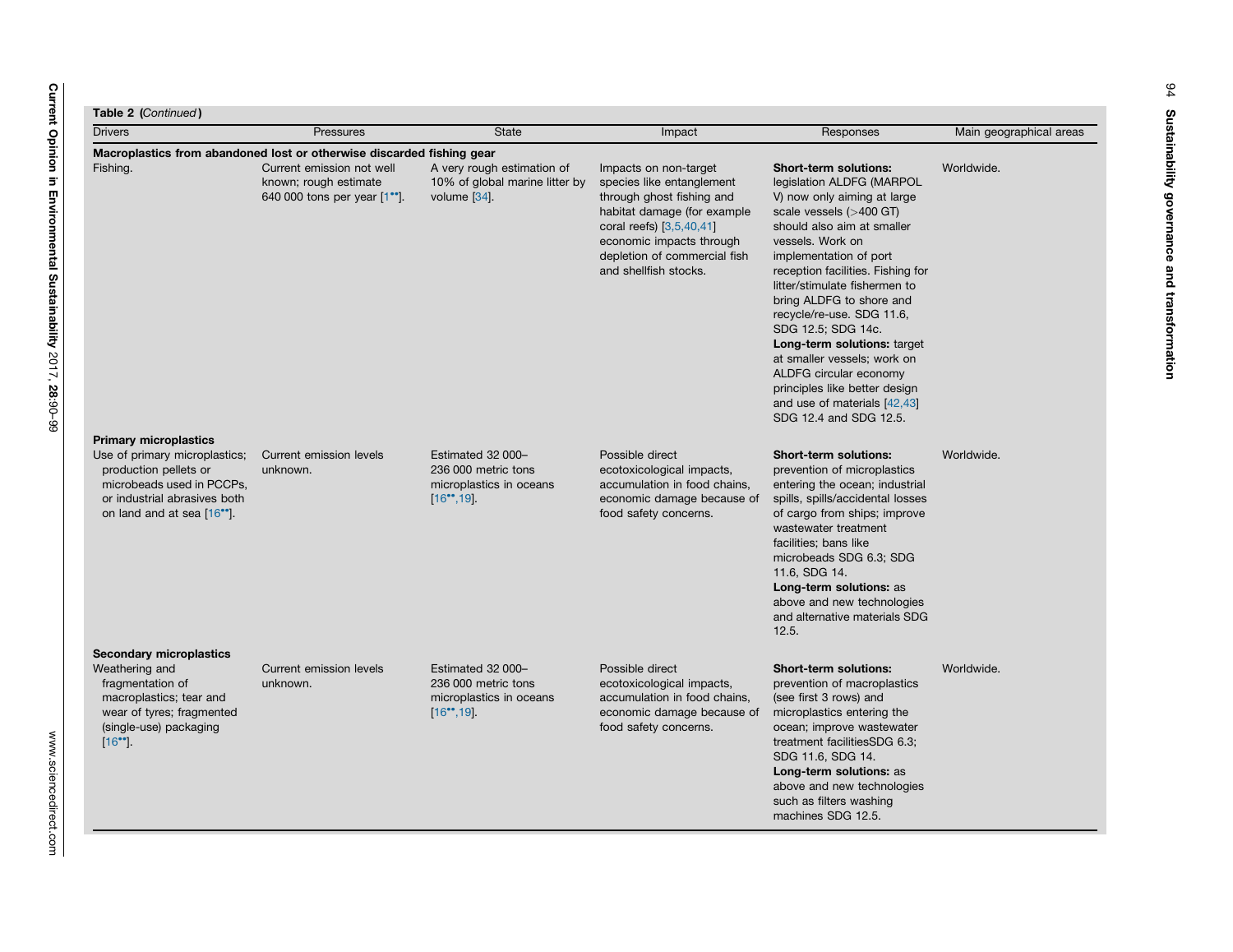fishing gear (ALDFG)) followed by aquaculture, shipping and offshore industry and ship-based tourism [\[33](#page-8-0)]. ALDFG are very context and region specific. A very rough estimation indicates that ALDFG comprises up to 10% of global marine litter by volume [[34\]](#page-8-0). Microplastics at sea also originate from the shipping industry, mainly by routine cleaning of ship hulls using plastic abrasives that flow directly into the ocean [\[35](#page-8-0)].

Risk analysis for macroplastics was used to determine global hotspots, like for example in areas where risks for marine debris ingestion by sea turtles was highest [[36](#page-8-0)]. Schuyler *et al.* [[36](#page-8-0)] used models to predict the highest risk of debris ingestion to global sea turtle populations and found these to be off the east coast of the USA, Australia and South Africa; the east Indian Ocean and Southeast Asia. Sherman and van Sebille [[37\]](#page-8-0) determined optimal microplastics removal locations primarily located off the coast of China and in the Indonesian Archipelago.

# Context specific requirements for initiatives, policies and strategies

Global commitment and goals, such as the SDGs, provide a good basis for measures around the world if global agreements are translated to regional and national levels. There are large global differences in the causes of plastic pollution, both on land and at sea, and solutions will only be effective if they are context specific and if local conditions are taken into account  $[2^{\bullet\bullet},44]$  $[2^{\bullet\bullet},44]$ . The design and implementation of effective, efficient and legitimate actions thus needs to be based on a thorough understanding of the local governance context [\[13](#page-7-0)].

The measures to deal with the marine litter problem can be supported by scientific research [\[19](#page-7-0)], including understanding of the sources, fate and effects [\[45,46\]](#page-8-0) and customized to the local situation. Identifying risk hotspots for both macroplastics or microplastics is important  $[16\text{''}, 37, 47, 48]$ . It is proposed that measures preferably aim at these hotspots  $[16\degree, 37]$ , and at most cost-effective locations. There is, however, a need for well-defined protection goals [[49\]](#page-8-0) that are currently absent at many levels. These might, for example, relate to biodiversity goals since plastics was found in 17% of IUCN Red list of threatened species out of 693 marine species [\[5](#page-7-0)]. Furthermore, various authors argue that removal of plastics in the ocean needs to be carried out in places where such efforts are ecologically most effective, which is in most cases closer to the shores [[37\]](#page-8-0), and not in the middle of the Pacific gyres where impacts on marine animals may be limited [[50\]](#page-8-0). Risk assessment models can help to predict possible effects to marine life and guide the design of effective and resource-efficient management measures [[36,37](#page-8-0)]. However, the actual negative effects or risks of microplastics and nanoplastics, and associated chemicals, are hard to predict and depend on local conditions [[51–53\]](#page-8-0).

There are also ample examples showing that marketbased instruments and legislation, such as waste management policies, bans on certain products, or a plastic bag tax, can be very effective [[44,54–57\]](#page-8-0). Strategies aiming at plastic bags, like taxes and charges, have proven to be successful in both developed and developing countries. Market-based instruments, such as bottle deposit refund schemes [\[58](#page-8-0)] and container deposit schemes were shown to be effective too [[47](#page-8-0)]. Yet, there are also concerns about the effectiveness of certain policies because of a lack of monitoring and enforcement [[59–61\]](#page-8-0). Furthermore it is often difficult to get legal frameworks in place due to political resistance and a lack of cooperation from market parties, while voluntary approaches that are easier to adopt might fail to offer an effective solution [[59\]](#page-8-0).

Long-term sustainable solutions are moving from a linear economy towards a more circular economy [\[62,63\]](#page-9-0). The circular economy approach involves waste reduction, more sustainable production and consumption patterns. Veiga *et al.* [\[64](#page-9-0)] suggested that the marine litter problem may stimulate sustainable economies and lifestyles. Plastic solid waste management strategies can, for example, involve recycling [\[65](#page-9-0)], reuse or upcycling (recycling to improve a materials value) [[66\]](#page-9-0), extended producer responsibility and redesigning products (for example to make them less hazardous) [\[65](#page-9-0)]. These strategies can also include the use of novel equipment and technologies to reduce emission such as filters for washing machines. Depending on the quality of the waste, there are different recycling options [[67\]](#page-9-0) and waste streams can be optimized by using a performance indicator (e.g. if the quality is insufficient energy recovery via incineration is still an option).

A move towards sustainable and resilient societies may need increased awareness within society of all stakeholders, for example producers, consumers and governments. Awareness raising can be change-oriented like the 'Beat the Microbead' campaign [\[68](#page-9-0)]. The campaign resulted in the announcement by manufacturers to stop using microbeads in their cosmetic products and the US passed a federal law to ban microbeads in rinse-off personal care products in 2018  $[16\degree, 69]$ . This can serve as a source of inspiration for other change-oriented actions, for example in the single-use plastics, both for consumers and for manufacturers having an extended producer responsibility. Legislation and measures to reduce the use of plastics, could also be a way of restricting the use of single-use plastics in all sectors. The Clean Seas global campaign on marine litter by United Nations Environment (UN Environment) also aims at worldwide elimination of microplastics in cosmetics and the excessive, wasteful usage of single-use plastic by the year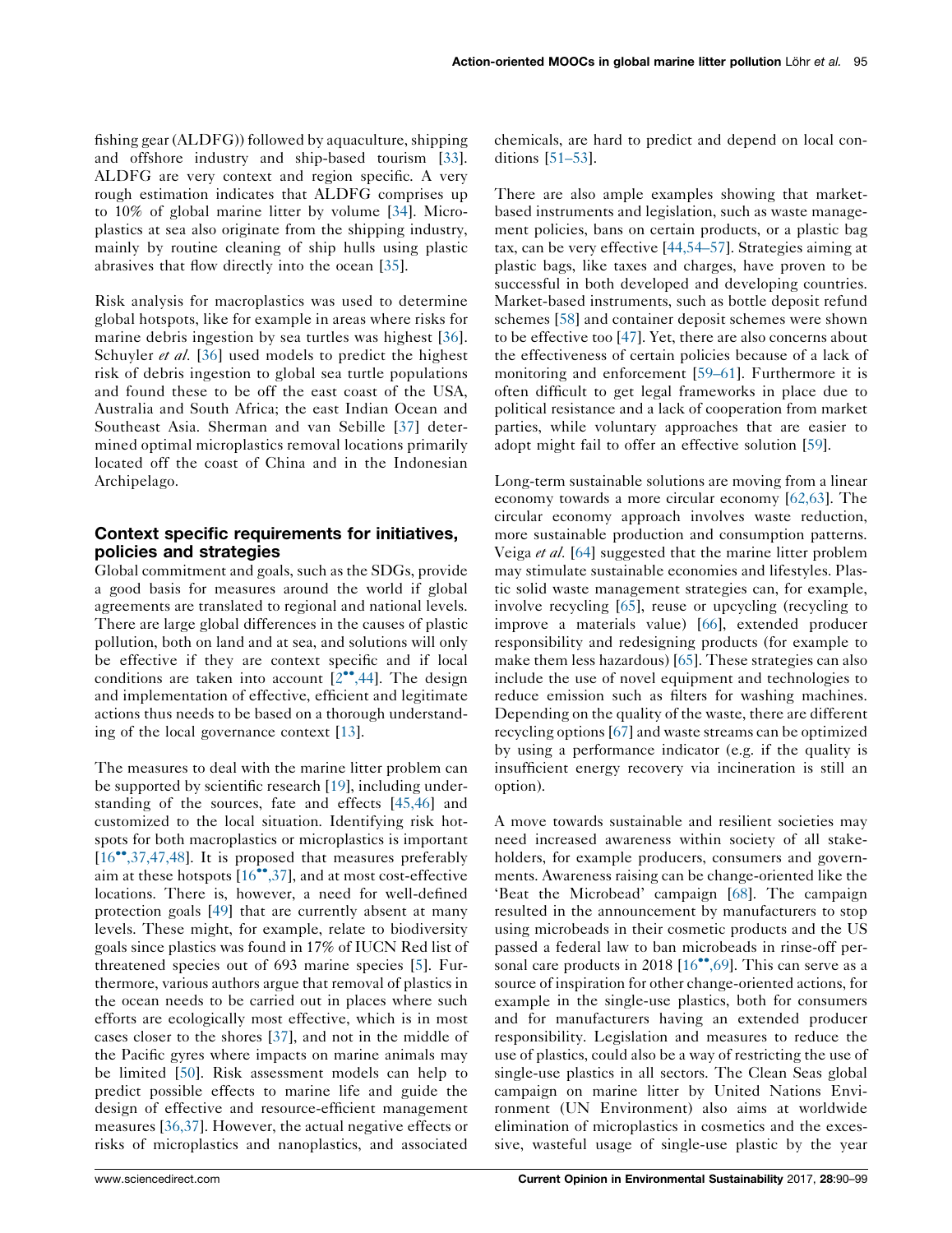2022. However, bottom up initiatives, like the 'Beat the Microbead' campaign, are important to keep it high on local agendas.

In line with the notion that the involvement of many actors is required, most studies emphasize the importance of public awareness  $[1\bullet, 64, 70]$ . It is here that a pivotal role is given to beach clean-ups, education programs, and outreach experiences [\[71–76](#page-9-0)]. Behaviour change and awareness raising can be increased through citizen science, in which volunteers collect data [[47\]](#page-8-0). A review study on personal and social factors influencing pro-environmental concern and behaviour concluded that persons with accurate knowledge of the environment, its problems and potential solutions, are more likely to be concerned about the environment and act in a pro-environmental way [[77](#page-9-0) ].

However, apart from environmental knowledge, skills to turn plans into action and in the right context are required too [\[78](#page-9-0)]. Education has been demonstrated to be important for school children, as it increased their understanding and stimulated them to come into action [[79\]](#page-9-0). Higher education for sustainable development also reflects on the complexity of behaviour and decisions in a future-oriented and global perspective of responsibility [[80\]](#page-9-0). Open education in the form of Massive Open Online Courses (MOOCs) has attracted many institutions and learners worldwide with its goal to make education available to a global and massive audience [[81–84\]](#page-9-0) (see the Box for the Massive Open Online Course on Marine Litter). Global problems are targeted on a local or regional level in a concrete problem context. A remaining challenge in this context is how these open courses can produce 'actionable knowledge', that is knowledge that can be translated into actions [[85,86](#page-9-0)].

Initiatives exist to promote collaboration among marine litter actors and to establish solid networks dealing with marine litter problems. The Global Partnership on Marine Litter, the Marine litter network, and the Regional Seas Conventions and Action Plans (RSCAPs) are examples of networks addressing marine pollution. Social media are thereby effectively used as a tool to create and stimulate communication networks.

The MOOC on Marine Litter, as part of the Clean Seas Campaign [UN Environment 2017], calls on actors to work on change-oriented solutions; on governments that are urged to pass plastic reduction policies; on private sector enterprises to commit to improving plastic waste management and work on circular economy principles (re-design, re-use, recycle, recover plastics and phase out non-recoverable plastics) and on the general public to reduce their plastic footprint. Zhan et al. [87<sup>°</sup>] [stressed](#page-9-0) the importance of providing sustainability related MOOCs or MOOC material in other languages than English, also

#### Box Massive open online course on marine litter

The Open University of the Netherlands and United Nations Environment developed a Massive Open Online Course on Marine Litter, which was run for the first time in 2015-2016. The MOOC targeted a variety of sectors and stakeholders including governments and policymakers, private industry and businesses, nongovernmental and intergovernmental organizations, civil society and academia. The MOOC was developed in order to stimulate leadership and offer opportunities for actionable and change-oriented learning, related to marine litter, within the framework of the Global Partnership on Marine Litter. The MOOC, therefore, not only aimed at enhancing knowledge, but also at skills for tackling the complex issues surrounding marine litter. These are, for example, identification and reduction of land-based and sea-based sources of marine litter; the environmental, economic and social impacts of marine litter, modelling the transportation and risk assessments of marine litter and identification of efficient, practical and innovative solutions available to the diverse range of stakeholders involved with and impacted by this global problem. The initial version of the MOOC attracted participants with a high awareness and prior knowledge for the topic of marine litter. The knowledge of the course enabled participants to take concrete action against marine litter in their local and regional environment. Future activities are targeting participants with a lower awareness and knowledge level.

Through its educational design, the MOOC prepares participants for an active role in addressing marine litter by providing in-depth knowledge, useful tools and instruments and connects participants to marine litter networks around the globe. Results of the first MOOC on marine litter show that MOOCs can actually stimulate pro-environmental behaviour and reach a global audience. In the future, the MOOC will be adapted to better take into account regional and cultural differences and to enable participants to sustain their knowledge and transfer it into action.

important in the local context of dealing with marine litter.

### Conclusions: mobilizing environmental action

Marine litter pollution is a complex environmental problem, with numerous land-based and sea-based sources and few easy solutions  $[1^{\bullet\bullet},15]$  $[1^{\bullet\bullet},15]$  $[1^{\bullet\bullet},15]$ . The scientific understanding of the problems and the range of effective solutions has significantly increased, although there are still many gaps to fill. Sources, pathways and effects of macroplastics and microplastics are still not fully known, there is a lot of discussion about which actions and solutions are most effective under which conditions, and many of those solutions get dashed in political realities. It has become clear that despite all policies and other initiatives, the problem will only increase if no further actions to prevent waste are taken. It is therefore, that various authors argue for a shift in focus from effectoriented to source-oriented solutions. Many measures, initiatives, policies and strategies are aiming at action for reduction and prevention of marine litter. Short-term solutions, focussing on improved waste management in developing countries, can be important. Long-term solutions are aiming at large system changes like moving towards a circular economy and behavioural changes.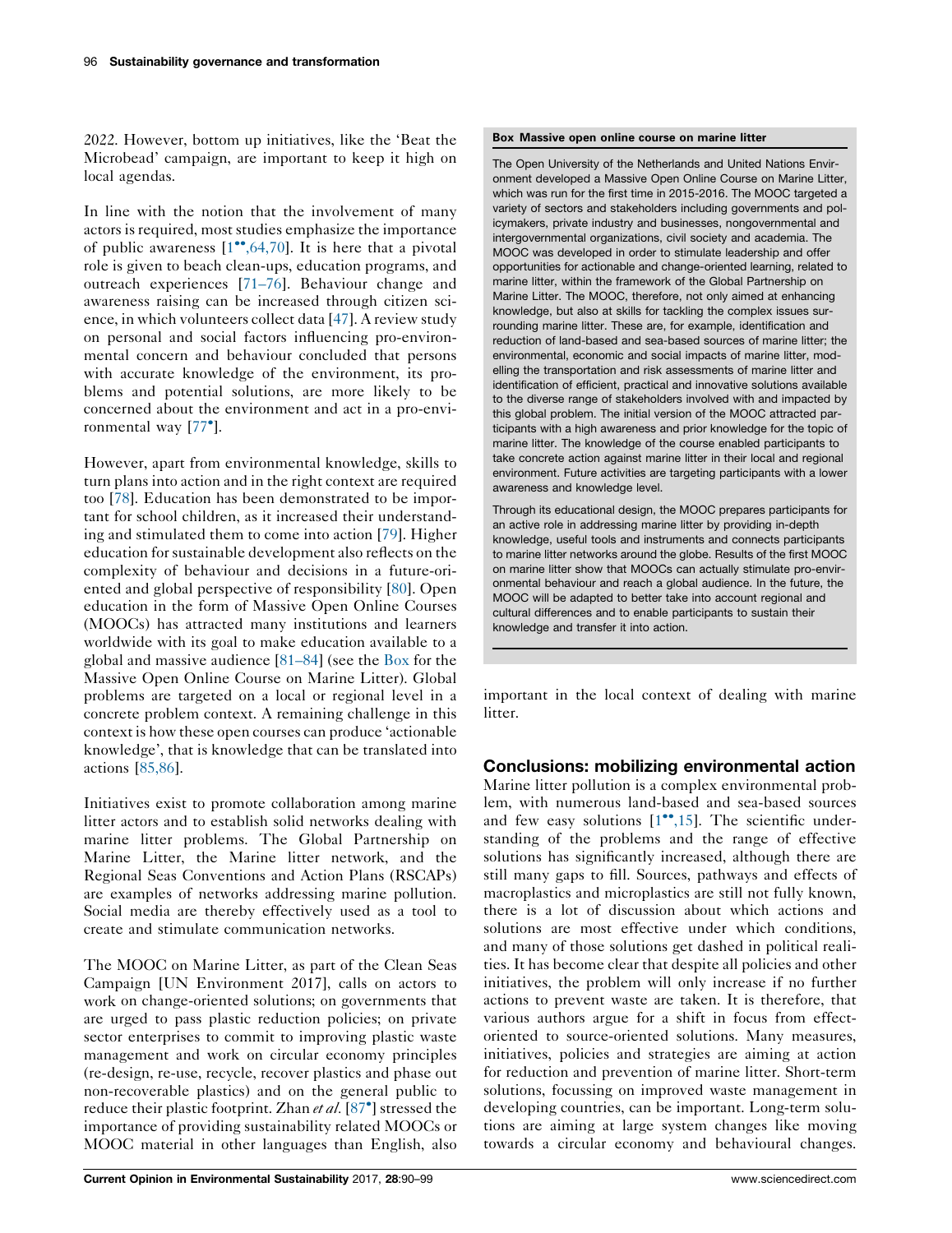<span id="page-7-0"></span>The literature shows that designing and implementing sustainable solutions is anything but easy.

Successful solutions to the marine litter problem require coordinated action amongst a wide range of public and private actors, across sectors, and from the local to the global level  $[16\degree]$ . The search for appropriate responses could be based on both an overview of possible interventions as well as a more profound understanding of the factors that help to explain why certain policies and legal institutions to prevent pollution are more successful in one context than in another [[56](#page-8-0)]. Moreover, the scope, timeframe and dynamics of all these initiatives are distinctly different and orchestration at all levels in close cooperation with one another is currently lacking.

Successful actions aim at a diversity of goals, ranging from changing consumer behaviour, the introduction of new technologies, the design, implementation and enforcement of a multitude of plans, policies and laws, to fullscale revision of current practices of production, use and management of waste. This implies active involvement of consumers, producers, policy makers, managers, inhabitants, tourists, (fisheries) industries, companies, and many other actors. A move towards sustainable and resilient societies may need to raise awareness and involvement of all stakeholders in society. Knowledge, leadership and skills to deal with the problem can be stimulated at all levels to raise global awareness and increase action and interaction between all stakeholders. Searching for ways in which initiatives strengthening each other's impact can lead to crucial innovative solutions. The Global Partnership on Marine Litter, the Clean Seas Campaign, the Regional Seas Conventions and Action Plans (RSCAPs) or global education, like the Massive Open online Course on Marine litter, are ways to accelerate the already ongoing worldwide positive actions.

#### References and recommended reading

Papers of particular interest, published within the period of review, have been highlighted as:

- of special interest
- •• of outstanding interest
- 1. UNEP: Marine Plastic Debris and [Microplastics](http://refhub.elsevier.com/S1877-3435(17)30038-6/sbref0005) — Global Lessons
- $\bullet\bullet$ and [Research](http://refhub.elsevier.com/S1877-3435(17)30038-6/sbref0005) to Inspire Action and Guide Policy Change. Nairobi: United Nations [Environment](http://refhub.elsevier.com/S1877-3435(17)30038-6/sbref0005) Programme; 2016.

The report was prepared at the request of the first United Nations Environment Assembly in 2014 and intends to summarize the state of art knowledge on sources, fate and effects of marine plastics and microplastics, and describe approaches and potential solutions.

- 2. Jambeck JR, Geyer R, Wilcox C, Siegler TR, [Perryman](http://refhub.elsevier.com/S1877-3435(17)30038-6/sbref0010) M,
- $\ddot{\phantom{0}}$ [Andrady](http://refhub.elsevier.com/S1877-3435(17)30038-6/sbref0010) A, Narayan R, Law KL: **Plastic waste inputs from land**<br>**into the ocean**. Science 2015, **347**[:768-771.](http://refhub.elsevier.com/S1877-3435(17)30038-6/sbref0010)

A paper using a model to quantify the plastic entering the ocean from land globally in 192 countries.

3. Rochman CM, Browne MA, [Underwood](http://refhub.elsevier.com/S1877-3435(17)30038-6/sbref0015) AJ, van Franeker JA, Thompson RC, [Amaral-Zettler](http://refhub.elsevier.com/S1877-3435(17)30038-6/sbref0015) LA: The ecological impacts of marine debris: unraveling the [demonstrated](http://refhub.elsevier.com/S1877-3435(17)30038-6/sbref0015) evidence from what is [perceived](http://refhub.elsevier.com/S1877-3435(17)30038-6/sbref0015). Ecology 2016, 97:302-312.

- UNEP: Valuing Plastics: The Business Case for [Measuring,](http://refhub.elsevier.com/S1877-3435(17)30038-6/sbref0020) Managing and Disclosing Plastic Use in the [Consumer](http://refhub.elsevier.com/S1877-3435(17)30038-6/sbref0020) Goods Industry. United Nations [Environment](http://refhub.elsevier.com/S1877-3435(17)30038-6/sbref0020) Programme (UNEP); 2014.
- 5. Gall SC, [Thompson](http://refhub.elsevier.com/S1877-3435(17)30038-6/sbref0025) RC: The impact of debris on marine life. Mar Pollut Bull 2015, **92**[:170-179.](http://refhub.elsevier.com/S1877-3435(17)30038-6/sbref0025)
- 6. Wright SL, [Thompson](http://refhub.elsevier.com/S1877-3435(17)30038-6/sbref0030) RC, Galloway TS: The physical impacts of [microplastics](http://refhub.elsevier.com/S1877-3435(17)30038-6/sbref0030) on marine organisms: a review. Environ Pollut 2013, 178[:483-492.](http://refhub.elsevier.com/S1877-3435(17)30038-6/sbref0030)
- 7. [Thompson](http://refhub.elsevier.com/S1877-3435(17)30038-6/sbref0035) RC, Moore CJ, vom Saal FS, Swan SH: Plastics, the [environment](http://refhub.elsevier.com/S1877-3435(17)30038-6/sbref0035) and human health: current consensus and future trends. Philos Trans R Soc B: Biol Sci 2009, 364[:2153-2166.](http://refhub.elsevier.com/S1877-3435(17)30038-6/sbref0035)
- 8. Rochman CM, Cook AM, [Koelmans](http://refhub.elsevier.com/S1877-3435(17)30038-6/sbref0040) AA: Plastic debris and policy: using current scientific [understanding](http://refhub.elsevier.com/S1877-3435(17)30038-6/sbref0040) to invoke<br>positive change. Environ Toxicol Chem 2016, 35[:1617-1626.](http://refhub.elsevier.com/S1877-3435(17)30038-6/sbref0040)
- 9. Plastics Europe: Plastics The Facts [2014/2015:](http://refhub.elsevier.com/S1877-3435(17)30038-6/sbref0045) An Analysis of European Plastics [Production,](http://refhub.elsevier.com/S1877-3435(17)30038-6/sbref0045) Demand and Waste Data. Plastics Europe: Association of Plastic [Manufacturers;](http://refhub.elsevier.com/S1877-3435(17)30038-6/sbref0045) 2015.
- 10. Rochman CM, Browne MA, Halpern BS, [Hentschel](http://refhub.elsevier.com/S1877-3435(17)30038-6/sbref0050) BT, Hoh E, Karapanagioti HK, [Rios-Mendoza](http://refhub.elsevier.com/S1877-3435(17)30038-6/sbref0050) LR, Takada H, Teh S, Thompson RC: Policy: classify plastic waste as [hazardous](http://refhub.elsevier.com/S1877-3435(17)30038-6/sbref0050). Nature 2013, 494[:169-171.](http://refhub.elsevier.com/S1877-3435(17)30038-6/sbref0050)
- 11. Lavers JL, Bond AL: Exceptional and rapid [accumulation](http://refhub.elsevier.com/S1877-3435(17)30038-6/sbref0055) of [anthropogenic](http://refhub.elsevier.com/S1877-3435(17)30038-6/sbref0055) debris on one of the world's most remote and pristine islands. PNAS 2017, 114[:6052-6055.](http://refhub.elsevier.com/S1877-3435(17)30038-6/sbref0055)
- 12. Bowen KJ, [Cradock-Henry](http://refhub.elsevier.com/S1877-3435(17)30038-6/sbref0060) NA, Koch F, Patterson J, Häyhä T, Vogt J, Barbi F: [Implementing](http://refhub.elsevier.com/S1877-3435(17)30038-6/sbref0060) the "Sustainable Development Goals": towards addressing three key [governance](http://refhub.elsevier.com/S1877-3435(17)30038-6/sbref0060) challenges — collective action, trade-offs, and [accountability](http://refhub.elsevier.com/S1877-3435(17)30038-6/sbref0060). Curr Opin [Environ](http://refhub.elsevier.com/S1877-3435(17)30038-6/sbref0060) Sustain 2017, 26:90-96.
- 13. Van Assche K, Beunen R, Duineveld M: Evolutionary Governance Theory: An Introduction (No. 8876). Heidelberg: Springer; 2014, 95:. [http://governancetheory.com/egt/.](http://governancetheory.com/egt/)
- 14. Van Assche K, Beunen R, Duineveld M, Gruezmacher M: Power/ knowledge and natural resource management: Foucaultian foundations in the analysis of adaptive governance. J Environ Policy Plan 2017:1-15 [http://dx.doi.org/10.1080/](http://dx.doi.org/10.1080/1523908X.2017.1338560) [1523908X.2017.1338560.](http://dx.doi.org/10.1080/1523908X.2017.1338560)
- 15. UNEP, NOAA: [Honolulu](http://refhub.elsevier.com/S1877-3435(17)30038-6/sbref0075) Strategy. 2011.
- 16. GESAMP: Sources, fate and effects of [microplastics](http://refhub.elsevier.com/S1877-3435(17)30038-6/sbref0080) in the
- $\ddot{\phantom{0}}$ marine [environment:](http://refhub.elsevier.com/S1877-3435(17)30038-6/sbref0080) part two of a global assessment. In IMO/ [FAO/UNESCO-IOC/UNIDO/WMO/IAEA/UN/UNEP/UNDP](http://refhub.elsevier.com/S1877-3435(17)30038-6/sbref0080) Joint Group of Experts on the [Scientific](http://refhub.elsevier.com/S1877-3435(17)30038-6/sbref0080) Aspects of Marine [Environmental](http://refhub.elsevier.com/S1877-3435(17)30038-6/sbref0080) Protection. Rep Stud GESAMP 93. Edited by Kershaw PJ, [Rochman](http://refhub.elsevier.com/S1877-3435(17)30038-6/sbref0080) CM. 2016:220.

This report provides an assessment of the sources, fate and effects of microplastics in the marine environment. The report was used to inform the Second United Nations Environment Assembly.

- 17. Lebreton LCM, van der Zwet J, Damsteeg J-W, Slat B, Andrady A, Reisser J: River plastic emissions to the world's ocean. Nat Commun 2017, 8:15611 <http://dx.doi.org/10.1038/ncomms15611> In: [www.nature.com/naturecommunications](http://www.nature.com/naturecommunications).
- 18. Thompson RC: [Microplastics](http://refhub.elsevier.com/S1877-3435(17)30038-6/sbref0090) in the marine environment: sources, [consequences](http://refhub.elsevier.com/S1877-3435(17)30038-6/sbref0090) and solutions. In Marine [Anthropogenic](http://refhub.elsevier.com/S1877-3435(17)30038-6/sbref0090) Litter. Edited by Bergmann M, Gutow L, Klages M. Cham, Switzerland: Springer [International](http://refhub.elsevier.com/S1877-3435(17)30038-6/sbref0090) Publishing; 2015:185- [200](http://refhub.elsevier.com/S1877-3435(17)30038-6/sbref0090).
- 19. van Sebille E, Wilcox C, Lebreton L, [Maximenko](http://refhub.elsevier.com/S1877-3435(17)30038-6/sbref0095) N, Hardesty BD, van [Franeker](http://refhub.elsevier.com/S1877-3435(17)30038-6/sbref0095) JA, Eriksen M, Siegel D, Galgani F, Law KL: A global [inventory](http://refhub.elsevier.com/S1877-3435(17)30038-6/sbref0095) of small floating plastic debris. Environ Res Lett 2015, 10[:124006.](http://refhub.elsevier.com/S1877-3435(17)30038-6/sbref0095)
- 20. Ocean [Conservancy:](http://refhub.elsevier.com/S1877-3435(17)30038-6/sbref0100) International Coastal Cleanup. Report 2017. [2017.](http://refhub.elsevier.com/S1877-3435(17)30038-6/sbref0100)
- 21. [Eerkes-Medrano](http://refhub.elsevier.com/S1877-3435(17)30038-6/sbref0105) D, Thompson RC, Aldridge DC: Microplastics in [freshwater](http://refhub.elsevier.com/S1877-3435(17)30038-6/sbref0105) systems: a review of the emerging threats, [identification](http://refhub.elsevier.com/S1877-3435(17)30038-6/sbref0105) of knowledge gaps and prioritisation of research needs. Water Res 2015, 75[:63-82.](http://refhub.elsevier.com/S1877-3435(17)30038-6/sbref0105)
- 22. G7: Annex to the Leaders' [Declaration](http://refhub.elsevier.com/S1877-3435(17)30038-6/sbref0110) Think Ahead. Act Together. An morgen denken. [Gemeinsam](http://refhub.elsevier.com/S1877-3435(17)30038-6/sbref0110) handeln. G7 Summit. 7–8 June [2015.](http://refhub.elsevier.com/S1877-3435(17)30038-6/sbref0110)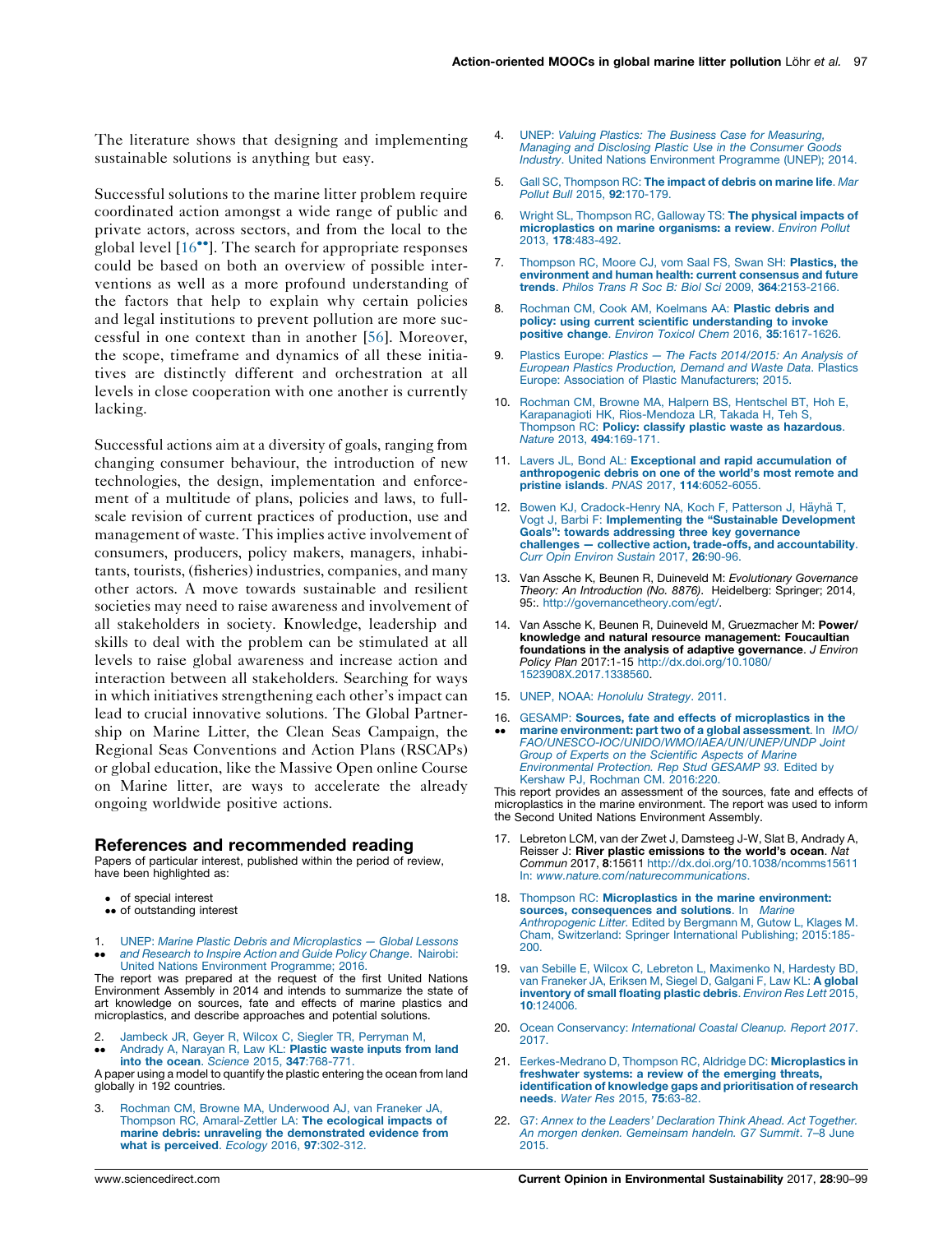- <span id="page-8-0"></span>23. UNEP: United Nations [Environment](http://refhub.elsevier.com/S1877-3435(17)30038-6/sbref0115) Assembly of the United Nations [Environment](http://refhub.elsevier.com/S1877-3435(17)30038-6/sbref0115) Programme Second Session, Nairobi, 23–27 May, 2/11. Marine Plastic Litter and [Microplastics](http://refhub.elsevier.com/S1877-3435(17)30038-6/sbref0115) UNEP/EA.2/ [Res.11](http://refhub.elsevier.com/S1877-3435(17)30038-6/sbref0115). 2016.
- 24. United Nations [Environment](http://refhub.elsevier.com/S1877-3435(17)30038-6/sbref0120) Assembly of the United Nations [Environment](http://refhub.elsevier.com/S1877-3435(17)30038-6/sbref0120) Programme. 2/11. Marine Plastic Litter and Microplastics. [UNEP/EA.2/Res.11](http://refhub.elsevier.com/S1877-3435(17)30038-6/sbref0120). 2011.
- 25. SDSN: Indicators and a Monitoring Framework for the [Sustainable](http://refhub.elsevier.com/S1877-3435(17)30038-6/sbref0125) Goals. A Report to [Secretary-General](http://refhub.elsevier.com/S1877-3435(17)30038-6/sbref0125) of the United Nations by the Leadership Council of the Sustainable [Development](http://refhub.elsevier.com/S1877-3435(17)30038-6/sbref0125) Solutions [Network](http://refhub.elsevier.com/S1877-3435(17)30038-6/sbref0125). 2015. 233 pp..
- 26. UNEP, [GRID-Arendal:](http://refhub.elsevier.com/S1877-3435(17)30038-6/sbref0130) *Marine Litter Vital Graphics*. Nairobi and
- $\bullet$ Arendal: United Nations [Environment](http://refhub.elsevier.com/S1877-3435(17)30038-6/sbref0130) Programme and GRID-[Arendal;](http://refhub.elsevier.com/S1877-3435(17)30038-6/sbref0130) 2016.

An important message of this report is that we need to learn more about plastic litter but that we already know enough to take action.

- 27. UN: Sustainable Development Knowledge Platform. 2017. [https://](https://sustainabledevelopment.un.org/) [sustainabledevelopment.un.org/.](https://sustainabledevelopment.un.org/)
- 28. European Environment Agency (EEA): Environmental Indicators: Typology and Overview. Technical Report No. 25. 1999. [http://](http://www.eea.europa.eu/publications/TEC25) [www.eea.europa.eu/publications/TEC25](http://www.eea.europa.eu/publications/TEC25).
- 29. Gari SR, Newton A, Icely JD: A review of the [application](http://refhub.elsevier.com/S1877-3435(17)30038-6/sbref0145) and  $\bullet$ evolution of the DPSIR [framework](http://refhub.elsevier.com/S1877-3435(17)30038-6/sbref0145) with an emphasis on coastal [social-ecological](http://refhub.elsevier.com/S1877-3435(17)30038-6/sbref0145) systems. Ocean Coast Manag 2015, 103[:63-77.](http://refhub.elsevier.com/S1877-3435(17)30038-6/sbref0145)

A review study on the DPSIR framework for several Social-Ecological Systems (SES), with an emphasis on the coastal environment.

- 30. UN Environment 2017 ([http://www.unep.org/asiapacific/](http://www.unep.org/asiapacific/indonesia-joins-un-bid-eradicate-ocean-plastic) [indonesia-joins-un-bid-eradicate-ocean-plastic,](http://www.unep.org/asiapacific/indonesia-joins-un-bid-eradicate-ocean-plastic) retrieved June 2017).
- 31. Leslie HA: Review of [Microplastics](http://refhub.elsevier.com/S1877-3435(17)30038-6/sbref0155) in Cosmetics. Scientific [Background](http://refhub.elsevier.com/S1877-3435(17)30038-6/sbref0155) on a Potential Source of Plastic Particulate Marine Litter to Support [Decision-Making](http://refhub.elsevier.com/S1877-3435(17)30038-6/sbref0155). Institute for Environmental [Studies](http://refhub.elsevier.com/S1877-3435(17)30038-6/sbref0155) [IVM]; 2014.
- 32. Corcoran E, [Nellemann](http://refhub.elsevier.com/S1877-3435(17)30038-6/sbref0160) C, Baker E, Bos R, Osborn D, Savelli H (Eds): Sick Water? The Central Role of Wastewater [Management](http://refhub.elsevier.com/S1877-3435(17)30038-6/sbref0160) in Sustainable [Development.](http://refhub.elsevier.com/S1877-3435(17)30038-6/sbref0160) A Rapid Response Assessment. United Nations Environment Programme, UN-HABITAT, GRID-Arendal; 2010.
- 33. UNEP: Marine Litter: A Global [Challenge](http://refhub.elsevier.com/S1877-3435(17)30038-6/sbref0165). Nairobi: UNEP; 2009, [232.](http://refhub.elsevier.com/S1877-3435(17)30038-6/sbref0165)
- 34. Macfadyen G, Huntington T, Cappell R: [Abandoned,](http://refhub.elsevier.com/S1877-3435(17)30038-6/sbref0170) Lost or Otherwise [Discarded](http://refhub.elsevier.com/S1877-3435(17)30038-6/sbref0170) Fishing Gear. UNEP Regional Seas Reports and Studies, No. 185; FAO Fisheries and [Aquaculture](http://refhub.elsevier.com/S1877-3435(17)30038-6/sbref0170) Technical Paper, No. 523. Rome: FAO, [UNEP/FAO;](http://refhub.elsevier.com/S1877-3435(17)30038-6/sbref0170) 2009.
- 35. Song YK, Hong SH, Jang M, Han GM, Shim WJ: [Occurrence](http://refhub.elsevier.com/S1877-3435(17)30038-6/sbref0175) and distribution of [microplastics](http://refhub.elsevier.com/S1877-3435(17)30038-6/sbref0175) in the sea surface microlayer in Jinhae Bay, South Korea. Arch Environ [Contam](http://refhub.elsevier.com/S1877-3435(17)30038-6/sbref0175) Toxicol 2015, 3[:279-287.](http://refhub.elsevier.com/S1877-3435(17)30038-6/sbref0175)
- 36. Schuyler QA, Wilcox C, Townsend KA, [Wedemeyer-Strombel](http://refhub.elsevier.com/S1877-3435(17)30038-6/sbref0180) KR, Balazs G, van Sebille E, [Hardesty](http://refhub.elsevier.com/S1877-3435(17)30038-6/sbref0180) BD: Risk analysis reveals global hotspots for marine debris [ingestion](http://refhub.elsevier.com/S1877-3435(17)30038-6/sbref0180) by sea turtles. Glob Change Biol 2016, 22[:567-576.](http://refhub.elsevier.com/S1877-3435(17)30038-6/sbref0180)
- 37. Sherman P, van Sebille E: Modeling marine surface microplastic transport to assess optimal removal locations. Environ Res Lett 2016, 11 [http://dx.doi.org/10.1088/1748-9326/11/1/014006.](http://dx.doi.org/10.1088/1748-9326/11/1/014006)
- 38. Eriksen M, [Maximenko](http://refhub.elsevier.com/S1877-3435(17)30038-6/sbref0190) N, Thiel M, Cummins A, Lattin G, Wilson S, Hafner J, Zellers A, Rifman S: Plastic [pollution](http://refhub.elsevier.com/S1877-3435(17)30038-6/sbref0190) in the South Pacific [subtropical](http://refhub.elsevier.com/S1877-3435(17)30038-6/sbref0190) gyre. Mar Pollut Bull 2013, 68:71-76.
- 39. Slat B et al.: How the Oceans Can Clean [Themselves:](http://refhub.elsevier.com/S1877-3435(17)30038-6/sbref0195) A Feasibility Study. The Ocean Cleanup [Foundation;](http://refhub.elsevier.com/S1877-3435(17)30038-6/sbref0195) 2014.
- 40. van Franeker JA, Law KL: [Seabirds,](http://refhub.elsevier.com/S1877-3435(17)30038-6/sbref0200) gyres and global trends in plastic [pollution](http://refhub.elsevier.com/S1877-3435(17)30038-6/sbref0200). Environ Pollut 2015, 203:89-96.
- 41. Sigler M: The effects of plastics [pollution](http://refhub.elsevier.com/S1877-3435(17)30038-6/sbref0205) on aquatic wildlife: current [situations](http://refhub.elsevier.com/S1877-3435(17)30038-6/sbref0205) and future solutions. Water Air Soil Pollut 2014, 225[:2184.](http://refhub.elsevier.com/S1877-3435(17)30038-6/sbref0205)
- 42. [Edyvane](http://refhub.elsevier.com/S1877-3435(17)30038-6/sbref0210) KS, Penny SS: Trends in derelict fishing nets and fishing activity in northern Australia: [implications](http://refhub.elsevier.com/S1877-3435(17)30038-6/sbref0210) for

[trans-boundary](http://refhub.elsevier.com/S1877-3435(17)30038-6/sbref0210) fisheries management in the shared Arafura and Timor Seas. Fish Res 2017, 188[:23-37.](http://refhub.elsevier.com/S1877-3435(17)30038-6/sbref0210)

- 43. Chen C-L, Liu T-K: Fill the gap: developing [management](http://refhub.elsevier.com/S1877-3435(17)30038-6/sbref0215) [strategies](http://refhub.elsevier.com/S1877-3435(17)30038-6/sbref0215) to control garbage pollution from fishing vessels. Mar Policy 2013, 40[:34-40.](http://refhub.elsevier.com/S1877-3435(17)30038-6/sbref0215)
- 44. Chen CL: Regulation and [management](http://refhub.elsevier.com/S1877-3435(17)30038-6/sbref0220) of marine litter. In<br>Marine [Anthropogenic](http://refhub.elsevier.com/S1877-3435(17)30038-6/sbref0220) Litter. Edited by Bergmann M, Gutow L, Klages M. Cham, [Heidelberg,](http://refhub.elsevier.com/S1877-3435(17)30038-6/sbref0220) New York, Dordrecht, London: SpringerLink, Springer; [2015:395-428.](http://refhub.elsevier.com/S1877-3435(17)30038-6/sbref0220)
- 45. Van Franeker JA, Law KL: [Seabirds,](http://refhub.elsevier.com/S1877-3435(17)30038-6/sbref0225) gyres and global trends in plastic [pollution](http://refhub.elsevier.com/S1877-3435(17)30038-6/sbref0225). Environ Pollut 2015, 203:89-96.
- 46. GESAMP: Sources, fate and effects of [microplastics](http://refhub.elsevier.com/S1877-3435(17)30038-6/sbref0230) in the marine [environment:](http://refhub.elsevier.com/S1877-3435(17)30038-6/sbref0230) a global assessment. In IMO/FAO/ [UNESCO-IOC/UNIDO/WMO/IAEA/UN/UNEP/UNDP](http://refhub.elsevier.com/S1877-3435(17)30038-6/sbref0230) Joint Group of Experts on the Scientific Aspects of Marine [Environmental](http://refhub.elsevier.com/S1877-3435(17)30038-6/sbref0230) [Protection.](http://refhub.elsevier.com/S1877-3435(17)30038-6/sbref0230) Rep Stud GESAMP No. 90. Edited by Kershaw PJ. [2015:96](http://refhub.elsevier.com/S1877-3435(17)30038-6/sbref0230).
- 47. [Hardesty](http://refhub.elsevier.com/S1877-3435(17)30038-6/sbref0235) BD, Wilcox C, Lawson TJ, Lansdell M, van der Velde T: [Understanding](http://refhub.elsevier.com/S1877-3435(17)30038-6/sbref0235) the Effects of Marine Debris on Wildlife. A Final Report to [Earthwatch](http://refhub.elsevier.com/S1877-3435(17)30038-6/sbref0235) Australia. 2014.
- 48. Ryan PG: A simple [technique](http://refhub.elsevier.com/S1877-3435(17)30038-6/sbref0240) for counting marine debris at sea reveals steep litter [gradients](http://refhub.elsevier.com/S1877-3435(17)30038-6/sbref0240) between the Straits of [Malacca](http://refhub.elsevier.com/S1877-3435(17)30038-6/sbref0240) and the Bay of Bengal. Mar Pollut Bull 2013, 69: [128-136.](http://refhub.elsevier.com/S1877-3435(17)30038-6/sbref0240)
- 49. Koelmans AA, Gouin T, [Thompson](http://refhub.elsevier.com/S1877-3435(17)30038-6/sbref0245) R, Wallace N, Arthur C: Plastics in the marine [environment](http://refhub.elsevier.com/S1877-3435(17)30038-6/sbref0245). Environ Toxicol Chem 2014, 33[:5-10.](http://refhub.elsevier.com/S1877-3435(17)30038-6/sbref0245)
- 50. Wilcox C, Van Sebille E, Hardesty BD: Threat of plastic [pollution](http://refhub.elsevier.com/S1877-3435(17)30038-6/sbref0250) to seabirds is global, pervasive, and [increasing](http://refhub.elsevier.com/S1877-3435(17)30038-6/sbref0250). PNAS 2015,<br>112[:11899-11904.](http://refhub.elsevier.com/S1877-3435(17)30038-6/sbref0250)
- 51. Koelmans AA, Bakir A, Burton GA, Janssen CR: [Microplastic](http://refhub.elsevier.com/S1877-3435(17)30038-6/sbref0255) as a vector for chemicals in the aquatic [environment:](http://refhub.elsevier.com/S1877-3435(17)30038-6/sbref0255) critical review and [model-supported](http://refhub.elsevier.com/S1877-3435(17)30038-6/sbref0255) re-interpretation of empirical studies. Environ Sci Technol 2016, 50[:3315-3326.](http://refhub.elsevier.com/S1877-3435(17)30038-6/sbref0255)
- 52. Koelmans AA, Besseling E, Shim WJ: [Nanoplastics](http://refhub.elsevier.com/S1877-3435(17)30038-6/sbref0260) in the aquatic environment. Critical review. In Marine [Anthropogenic](http://refhub.elsevier.com/S1877-3435(17)30038-6/sbref0260) Litter.<br>Edited by Bergmann M, Gutow L, Cham Klages Mae .. [Switzerland:](http://refhub.elsevier.com/S1877-3435(17)30038-6/sbref0260) Springer International Publishing; [2015:325-340.](http://refhub.elsevier.com/S1877-3435(17)30038-6/sbref0260)
- 53. Syberg K, Khan FR, Selck H, [Palmqvist](http://refhub.elsevier.com/S1877-3435(17)30038-6/sbref0265) A, Banta GT, Daley J, Sano L, Duhaime MB: [Microplastics:](http://refhub.elsevier.com/S1877-3435(17)30038-6/sbref0265) addressing ecological risk<br>[through](http://refhub.elsevier.com/S1877-3435(17)30038-6/sbref0265) lessons learned. Environ Toxicol Chem 2015, 34:945-[953.](http://refhub.elsevier.com/S1877-3435(17)30038-6/sbref0265)
- 54. Luis IP, Spinola H: The influence of a [voluntary](http://refhub.elsevier.com/S1877-3435(17)30038-6/sbref0270) fee in the consumption of plastic bags on [supermarkets](http://refhub.elsevier.com/S1877-3435(17)30038-6/sbref0270) from Madeira Island [\(Portugal\)](http://refhub.elsevier.com/S1877-3435(17)30038-6/sbref0270). J Environ Manag 2010, 53:883-889.
- 55. Dikgang J, Leiman A, Visser M: Analysis of the [plastic-bag](http://refhub.elsevier.com/S1877-3435(17)30038-6/sbref0275) levy in South Africa. Resour [Conserv](http://refhub.elsevier.com/S1877-3435(17)30038-6/sbref0275) Recy 2012, 66:59-65.
- 56. [Jakovcevic](http://refhub.elsevier.com/S1877-3435(17)30038-6/sbref0280) A, Steg L, Mazzeo N, Caballero R, Franco P, Putrino N, Favara J: Charges for plastic bags: [motivational](http://refhub.elsevier.com/S1877-3435(17)30038-6/sbref0280) and behavioral effects. J Environ Psychol 2014, 40[:372-380.](http://refhub.elsevier.com/S1877-3435(17)30038-6/sbref0280)
- 57. Martinho G, Balaia N, Pires A: The [Portuguese](http://refhub.elsevier.com/S1877-3435(17)30038-6/sbref0285) plastic carrier bag tax: the effects on [consumers'](http://refhub.elsevier.com/S1877-3435(17)30038-6/sbref0285) behavior. Waste Manag 2017, 61[:3-12.](http://refhub.elsevier.com/S1877-3435(17)30038-6/sbref0285)
- 58. Gitti G, [Schweitzer](http://refhub.elsevier.com/S1877-3435(17)30038-6/sbref0290) J-P, Watkins W, Russi D, Konar Mutafoglu K, ten Brink P: Marine Litter: Market Based [Instruments](http://refhub.elsevier.com/S1877-3435(17)30038-6/sbref0290) to Face the Market Failure. Brussels: Institute of European [Environmental](http://refhub.elsevier.com/S1877-3435(17)30038-6/sbref0290) [Policy;](http://refhub.elsevier.com/S1877-3435(17)30038-6/sbref0290) 2015.
- 59. [Rakestraw](http://refhub.elsevier.com/S1877-3435(17)30038-6/sbref0295) A: Open oceans and marine debris: solutions for the ineffective [enforcement](http://refhub.elsevier.com/S1877-3435(17)30038-6/sbref0295) of MARPOL Annex V. Hastings Int [Comp](http://refhub.elsevier.com/S1877-3435(17)30038-6/sbref0295) Law Rev 2012, 35:383.
- 60. Gold M, Mika K, Horowitz C, Herzog M, Leitner L: [Stemming](http://refhub.elsevier.com/S1877-3435(17)30038-6/sbref0300) the tide of plastic litter: a global action [agenda](http://refhub.elsevier.com/S1877-3435(17)30038-6/sbref0300). Tulane Environ Law J 2014, 27[:165-203.](http://refhub.elsevier.com/S1877-3435(17)30038-6/sbref0300)
- 61. Iñiguez ME, Conesa JA, Fullana A: Marine debris [occurrence](http://refhub.elsevier.com/S1877-3435(17)30038-6/sbref0305) and [treatment:](http://refhub.elsevier.com/S1877-3435(17)30038-6/sbref0305) a review. Renew Sustain Energy Rev 2016, 64:394- [402.](http://refhub.elsevier.com/S1877-3435(17)30038-6/sbref0305)